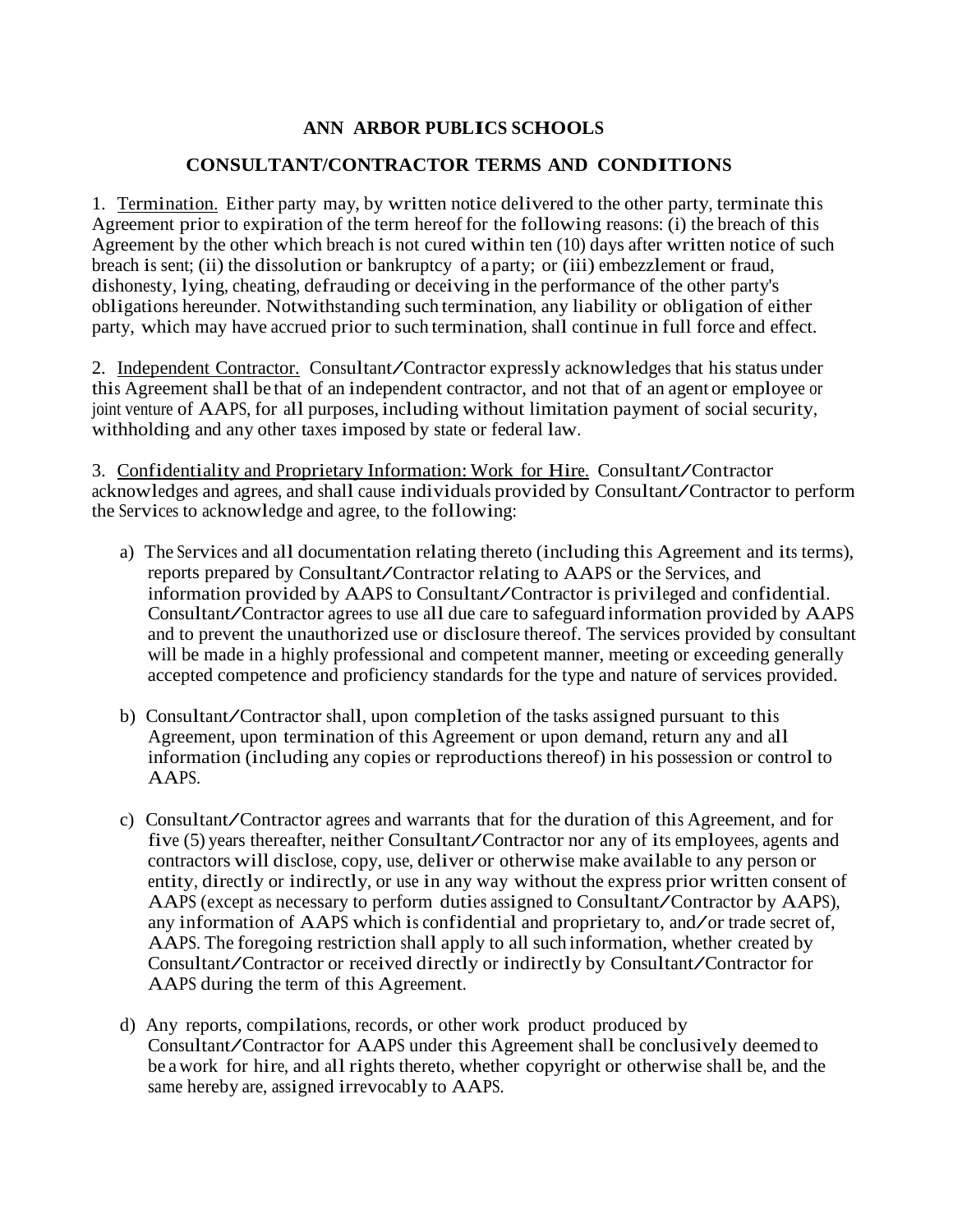e) Consultant/Contractor agrees to adhere to all Board Policies and State and Federal laws including, but not limited to, FERPA, Non-Discrimination and Harassment.

4. Employment of Personnel. Consultant/Contractor may employ other persons to assist in the performance of the Services and shall be responsible for, and in full control of, the work of such personnel. *Consultant/Contractor*shall be solely responsible for the actions or omissions, for filing all necessary forms and returns, and for making all required payments to all relevant governmental authorities for itself and its agents and employees. Consultant/Contractor must comply with the School Safety Initiative Public Act <sup>680</sup> of 2006, including MCL 380.1230 et seq. If Consultant/Contractor is assigned to "regularly and continuously" work in any school (in a classroom, elsewhere on school property, or on a school bus or school related vehicle) Consultant/Contractor shall provide results of aLiveScan FBI/Michigan state police fingerprint check prior to providing services to AAPS.

5. No Authority to Bind. Consultant/Contractor shall have no power or authority to execute any agreements or contractsfor or on behalf of AAPS nor to bind AAPS in any other manner.

6. Indemnification. Consultant/Contractor shall indemnify and hold AAPS harmless from any liability, claim, loss, damage, or expenses, including reasonable attorney fees, arising from Consultant's/Contractor's acts or omissions in the course of providing the Services.

7. No Assignment. This Agreement may not be assigned by Consultant/Contractor without the prior written consent of AAPS.

8. Binding Effect. This Agreement shall inure to the benefit of and be binding upon, the parties and their respective heirs, personal representatives, successors, as applicable, and permitted assigns but shall not inure to the benefit of any third parties.

9. Amendment. This Agreement may not be amended except by mutual written agreement of the parties.

10. Notices. All notices, requests, demands and other communications shall be in writing and shall be deemed to have been duly given or made if delivered by hand, in which case notice will be deemed effective upon receipt, or, if by mail by certified or registered mail, with postage prepaid to the address of such party set forth above or to such address directed by a party in writing, in which case notice will be deemed effective upon mailing.

11. Enforcement and Dispute Resolution. This Agreement shall be construed and enforced in accordance with the laws of the State of Michigan. Any and all disputes, controversies or claims arising out of or in connection with or relating to this Agreement, or any breach or alleged breach thereof, shall, at the request of either party, be submitted to and settled by arbitration in the State of Michigan pursuant to the rules, then in effect, of the American Arbitration Association (or at any other place

or under any other form of arbitration mutually acceptable to the parties involved). The parties hereto specifically agree to arbitrate with the other party in a joint proceeding with regard to all common issues and disputes, and to permit pre-hearing discovery in the time and manner provided by the then applicable Michigan Court Rules. This Agreement to arbitrate shall be specifically enforceable under the prevailing arbitration law. Notice of the demand for arbitration shall be filed, in writing, with the other party to this Agreement and with the American Arbitration Association. The demand for arbitration shall be made within six (6) months after the claim, dispute, or other matter in question arose where the party asserting the claim should reasonably have been aware of the same.

The arbitrator shall have no power to add to, subtract from, or alter the terms of this Agreement, and shall render a written decision setting forth findings and conclusions only as to